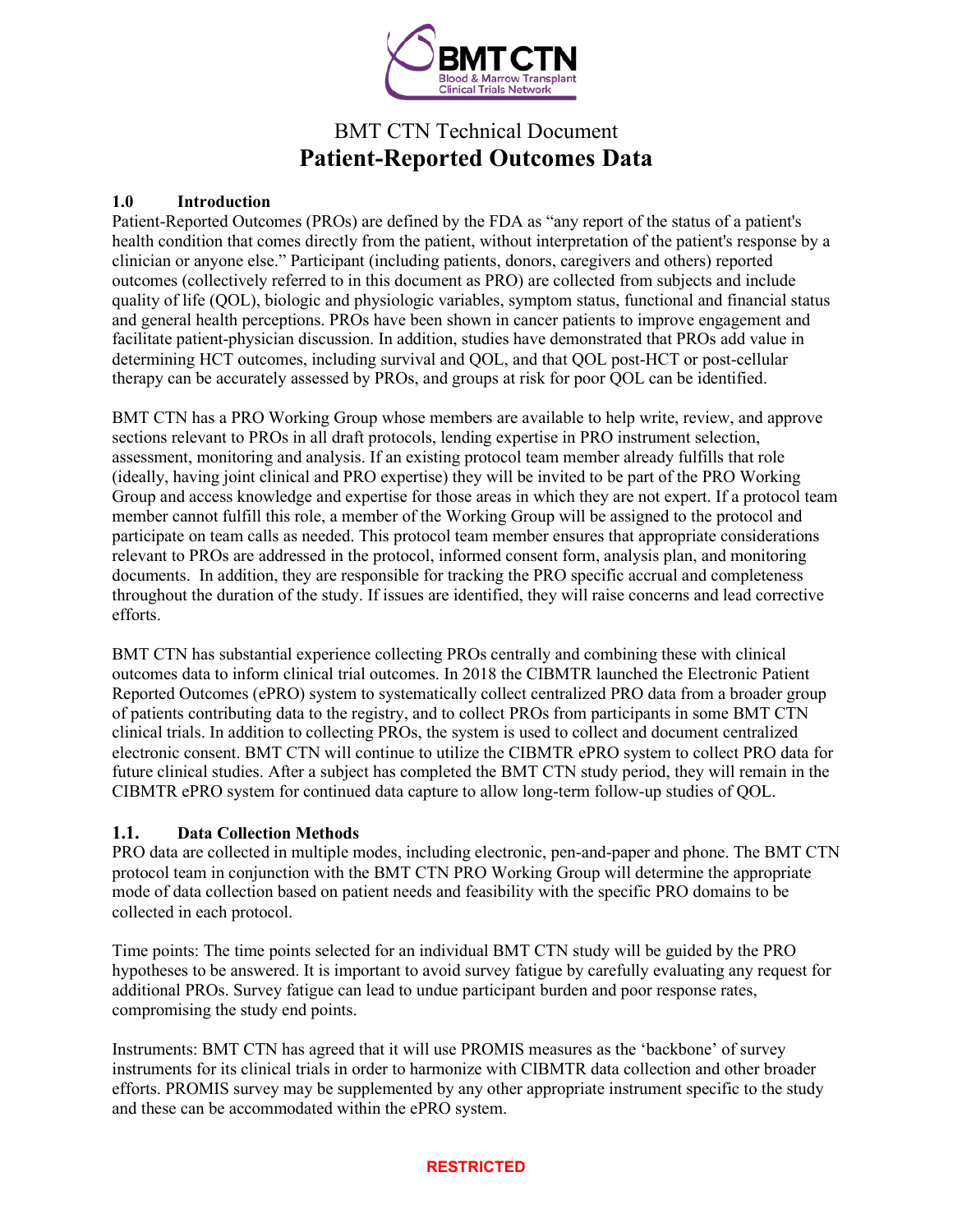## **1.1.1 Standard PRO Data Collection from Patients**

The CIBMTR also collects longitudinal or cross-sectional PRO data from a subset of recipients of HCT and other cellular therapies who are also enrolled in the *Protocol for a Research Database for Hematopoietic Cell Transplantation, Other Cellular Therapies and Marrow Toxic Injuries* (CIBMTR PRO protocol)*.* The time points for PRO data collection parallel the time points at which treatment centers submit clinical outcomes data from healthcare records. These time points are as follows:

- Baseline within 4 weeks prior to treatment
- 30 day (Cellular therapy patients only)
- $\bullet$  100 day
- $\bullet$  180 day
- 1 year
- Annually thereafter throughout the patient's life for as long as consent is active.

These are standard timepoints with the goal of a minimum schedule of assessments. The needs of a specific study take precedence over routine PRO data collection. Instead of creating trial-specific PROs, a protocol team may choose to co-enroll patients in the CIBMTR PRO Protocol. If a trial's aims require additional PRO topics or timepoints that are not covered by standard PRO data collection, they can be added to the PRO data collection schedule for the study participants but aligning the trial requirements within this schedule will minimize burden to patients and the system. Visit <https://www.cibmtr.org/DataManagement/ProtocolConsent/PatientReportedOutcomes/Pages/index.aspx>

for more information abut the CIBMTR PRO protocol. If the CIBMTR PRO protocol is going to be used, discussion should happen early and involve the CIBMTR PRO data collection team: [PRO](mailto:PRO-surveys@nmdp.org)[surveys@nmdp.org.](mailto:PRO-surveys@nmdp.org)

Instruments in the NIH *Patient Reported Outcomes Measurement Information System (PROMIS)* will form the backbone of PRO data collected for CIBMTR and BMT CTN studies. The PROMIS measures capture patient-reported health status using a set of valid, generic, and adaptable assessment tools. PROMIS consists of many item banks covering specific domains that can be combined to form multi-domain measures of varying length and complexity. Forms and item banks are available for adults, children, and parent-proxy reporting; and they are available in multiple languages.

- PROMIS Measures
	- o Physical Function
	- o Fatigue
	- o Sleep disturbance
	- o Pain interference
	- o Anxiety
	- o Depression
	- o Cognitive functioning
	- Social functioning
	- o Sexual health and functioning
- Late effects and health behaviors
- Financial toxicity (COST-FACIT measure)
- Work and school functioning
- Sociodemographics

## **1.2. Guidelines for Inclusion of PROs in BMT CTN Protocols**

When developing a protocol, the following guidelines for including PRO elements are provided for guidance.

**a)** Specify any PRO-specific eligibility criteria (e.g., language/reading requirements or pre-